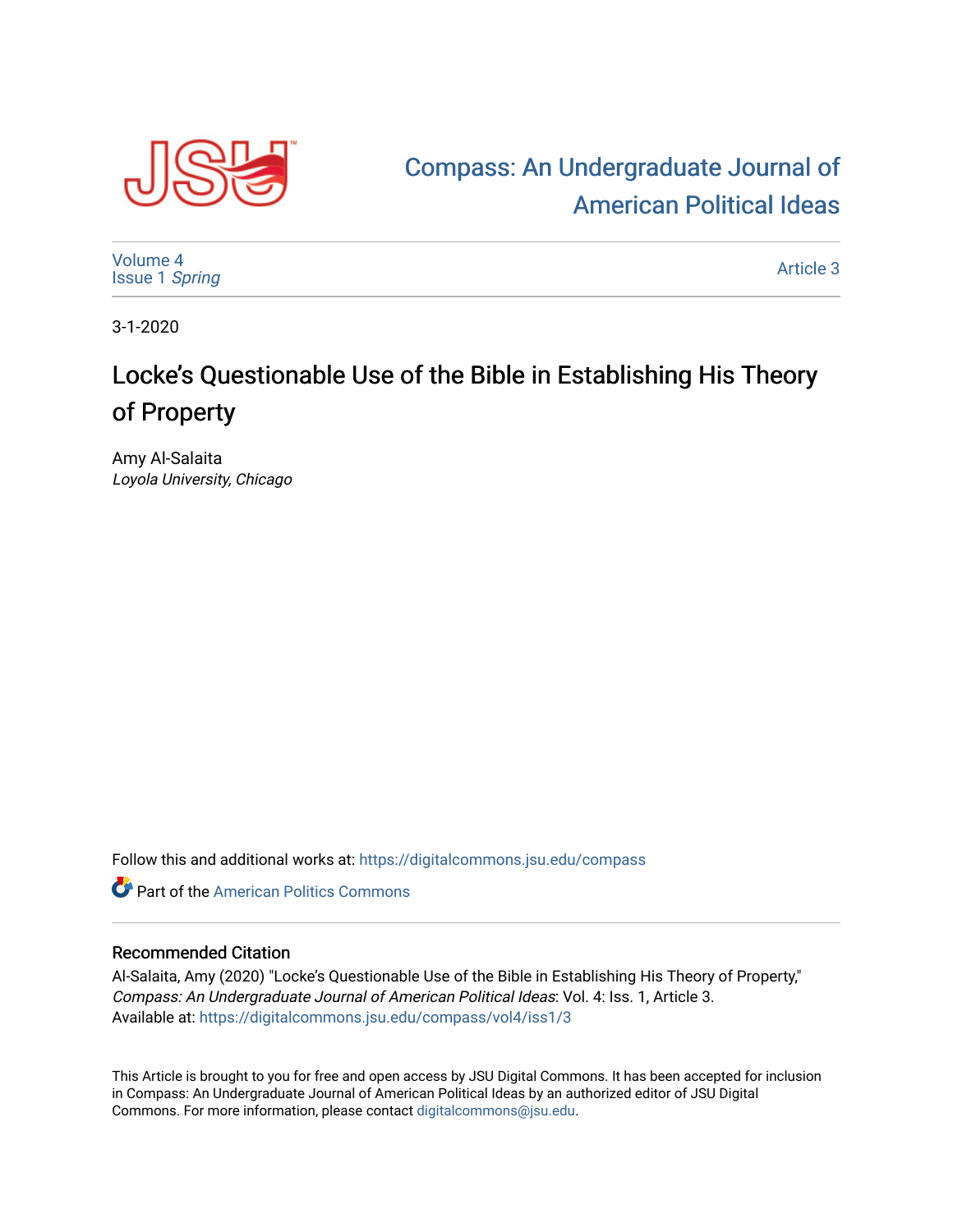Title: Locke's Questionable Use of the Bible in Establishing His Theory of Property

Author: Amy Al-Salaita

University: Loyola University Chicago

Biography: Amy Al-Salaita is graduate of Loyola University Chicago (Class of 2020), where she studied Political Science and Global and International Studies, with a minor in Arabic.

Abstract: Locke's philosophy is not only wrongly founded in the Old Testament, continually relying on the creation story of Genesis in order to justify capitalist theory, but it also selectively uses the Bible in order to excuse wealth disparity and social inequality.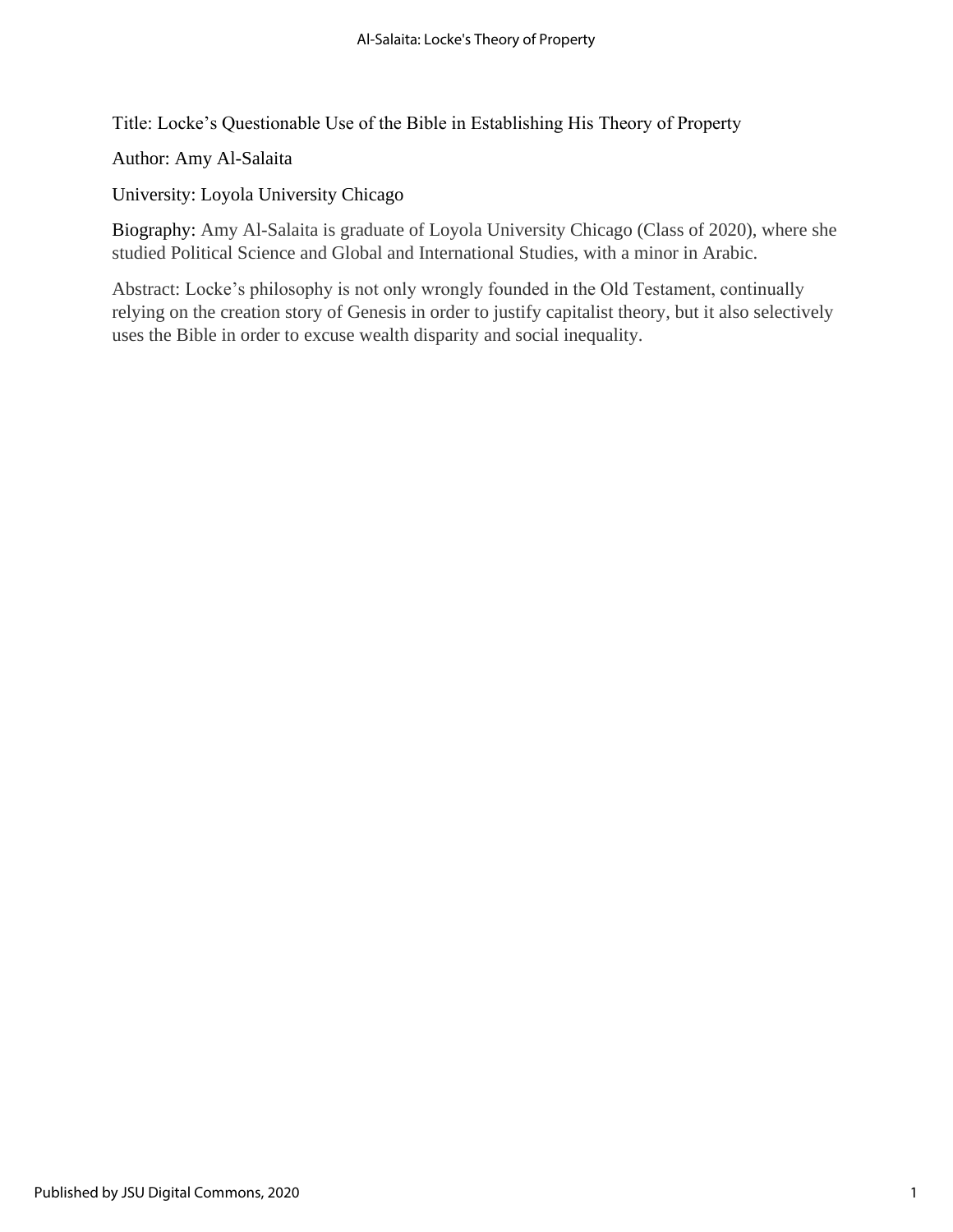John Locke is counted among the fathers of modern capitalism, as he both lays the foundations for the modern economic system we know today and espouses the strong Protestant work ethic that has come to undergird the American capitalist economy. Because of Locke's Protestant background, much of his theory of property rights is founded upon the Bible. He draws heavily on the Bible to preserve "the understanding that society derived its religious and moral cohesion from a definitive body of traditionary knowledge" (Brown 1999, 362). Despite this, Locke narrowly focuses on the Old Testament and the concept of divine creation in Genesis, while avoiding mention of the teachings of Jesus Christ found in the New Testament. Locke's God is serious and vengeful, providing mankind with certain gifts in order to improve the earth and punishing those who do not make the most of it. His theory of property, by which he who works is allowed to keep what he can, results in massive inequality across the board. But do the Book of Genesis and the teachings of Jesus support the permissibility of wealth disparity? Is Locke being true to the philosophy laid out in the Bible? Locke's philosophy is wrongly founded in the Old Testament, continually relying on the creation story of Genesis in order to justify capitalist theory, while also selectively using the Bible in order to excuse wealth disparity and social inequality.

Common interpretations of John Locke's theory of property rights in *Second Treatise of Government* laud him as the father of the modern capitalist system. His work appears in the foundations of the Declaration of Independence, and has since built the foundations for capitalist theory by influencing almost every aspect of modern society as globalization becomes a widespread phenomenon. Locke argues that through Creation, God gave the world to men in common, and because he bestowed men with the earth, they must use it in the most productive way possible - man must be able to appropriate the goods given to him by God through nature (Locke 2002, 12). In order to obtain property, man must take something that the state of nature has provided and use his labor in order to make it rightfully his. In doing this, man removes it from the state of nature and makes it useful, and physical labor becomes a marker for possession, as it cannot be supposed that God thought the earth should remain in common and uncultivated (Locke 2002, 15). In Locke's interpretation, God created the foundations for the capitalist economy by commanding man to subdue and giving him the authority to appropriate what he sees fit (within reason). If this property were left unused, it would be a tremendous waste to society as well as an offense against God's divine authority.

Locke begins his theory of property by building the foundations of the state of nature, which he later uses to justify the creation of a civil society as well as the rules governing both man and property. The purpose of the state of nature is to strip man to his original state, putting him in a state of perfect freedom where he has no worldly possessions or obligations (Locke 2002, 3). This is a state of liberty, but not a state of license where man can do whatever he wants; the state of nature is governed by a law of nature which all men are obliged to follow. This law of nature adapts the state of nature into civil society and teaches that because all men are equal and independent, "no one ought to harm another in his life, health, liberty, or possessions" (Locke 2002, 3). This law must be preserved by a divinely appointed authority, whose sole purpose is to execute laws in order to prevent men from being violent and unfairly biased. It is this state of nature and resulting law of nature that Locke uses in order to build the foundations of political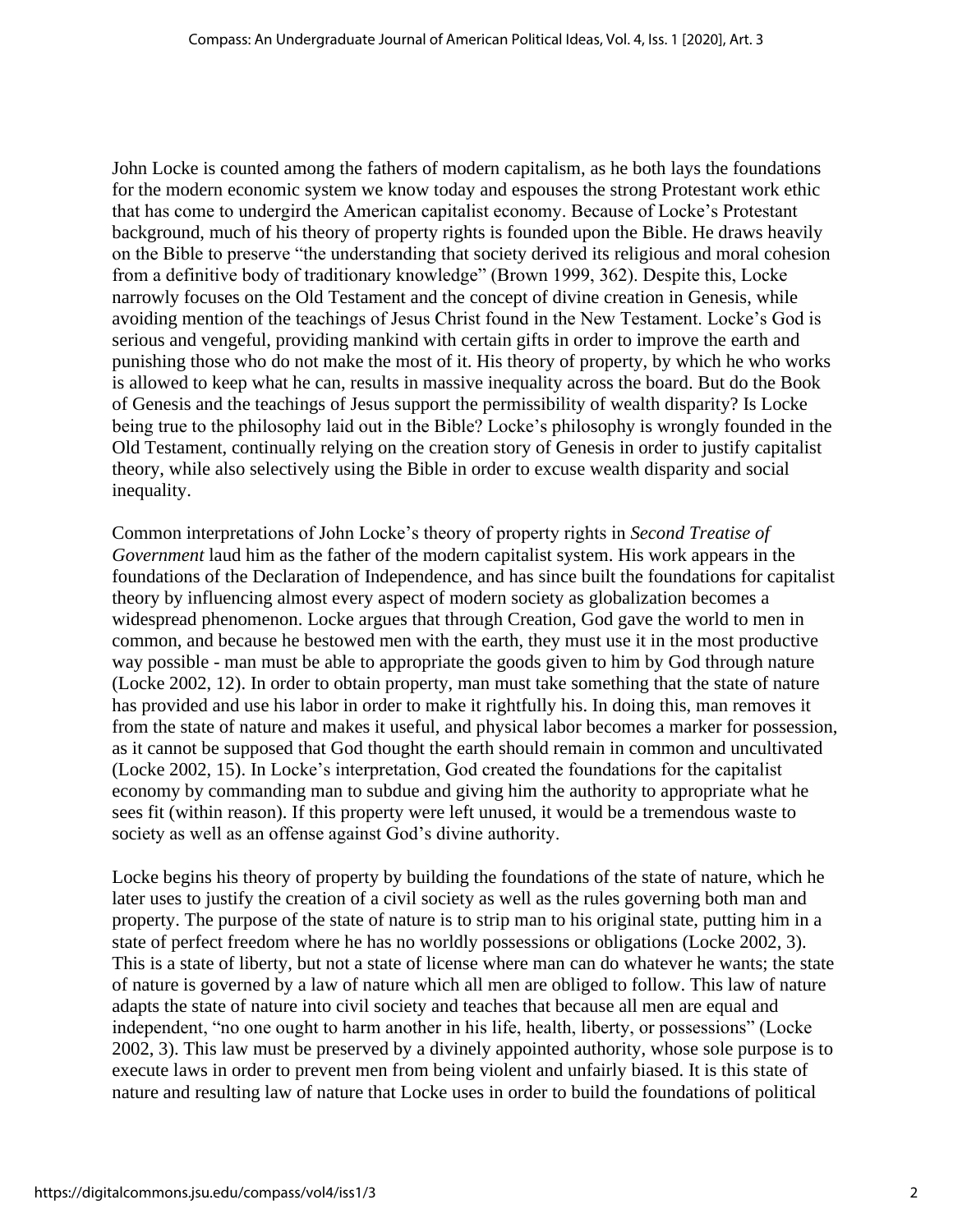society, drawing upon the Biblical chapters of Genesis and Exodus in order to justify his arguments for effective state-building. The state of nature and the state of civil society work in tandem to preserve property, with the state of nature establishing rights while the law of nature regulates them (Cherno 1957, 51). Locke creates these laws of civil society much like God hands Moses the Ten Commandments, and they follow the same basic tenets of preservation of conventional property ownership as well as preservation of life, providing a biblical basis to Locke's theory of the laws governing civil society.

Although Locke takes divine inspiration for his rules governing civil society from God's Ten Commandments, the two differ in that Locke's laws of nature stipulate an importance of ultimate preservation of the self, or the self's property, while God's commandments are overarching rules that govern divine relationship as well as day-to-day business. Locke emphasizes the desire for individual preservation by stipulating that one "may not, unless it be to do justice on an offender, take away or impair life, or what tends to the preservation of the life, liberty, health, limb, or goods of another," (Locke 2002, 3) which harkens back to the biblical commandments of "you shall not murder. You shall not commit adultery. You shall not steal… You shall not covet your neighbor's house… wife… servant… anything" (Ex 20: 12-17). These commandments govern the relations between men, specifically the preservation of men's property based on the threat of punishment by a higher power greater than man. Moses, in this situation, is the prophet and covenant mediator who uses these foundational commandments to build a "priestly kingdom and holy nation," (Exodus 19:6) while Locke uses his own "commandments" to build a civil society in his own act of founding. However, unlike Moses, Locke ignores the commandments that govern interactions between man and the divine in order to narrowly focus on interactions between men. The first of the Ten Commandments states "You shall have no other gods before me, you shall not make for yourself an image in the form of anything in heaven" (Ex 20:3-4), a commandment Locke directly disobeys by elevating property to a godlike status, even justifying stealing as long as it improves land that would have previously gone to waste (Locke 2002, 17). Waste, in this society driven by greed, is an "offense against the common law of nature," and is thus liable to punishment (Locke 2002, 17). Locke may take Biblical inspiration for his commandments governing civil society, but his version of the commandments narrowly focuses on rules that govern property rather than morality.

While Locke uses Genesis to justify his understanding of property, the word of God does not account for the type of use he imagines, and thus the words of Genesis are misappropriated and followed to the letter rather than to the spirit. According to the Creation story of Genesis, God created mankind "in our image . . . so that they may rule over the fish in the sea and the birds in the sky" (Gen 1:24) and told man and woman to "be fruitful and increase in number; fill the earth and subdue it," (Gen 1:27) but God never formally established private property as a natural right. The stain of Adam and Eve's original sin, through which God commands them to eat the food of the earth "through painful toil" rather than "reach[ing] out his hand and tak[ing] from the tree of life" to eat and live forever, paves the way for a constant and returning sense of jealousy regarding property. Locke cites their offspring Cain and Abel as prominent and industrious biblical founders who appropriately used the land God provided them, with Cain "leav[ing] yet enough for Abel's sheep to feed on" (Locke 2002, 18) while building the foundations for industry to enlarge the stock of man and increase. Yet the biblical reality is that Cain murdered his brother Abel because he was ultimately jealous of Abel's property. Abel brought God the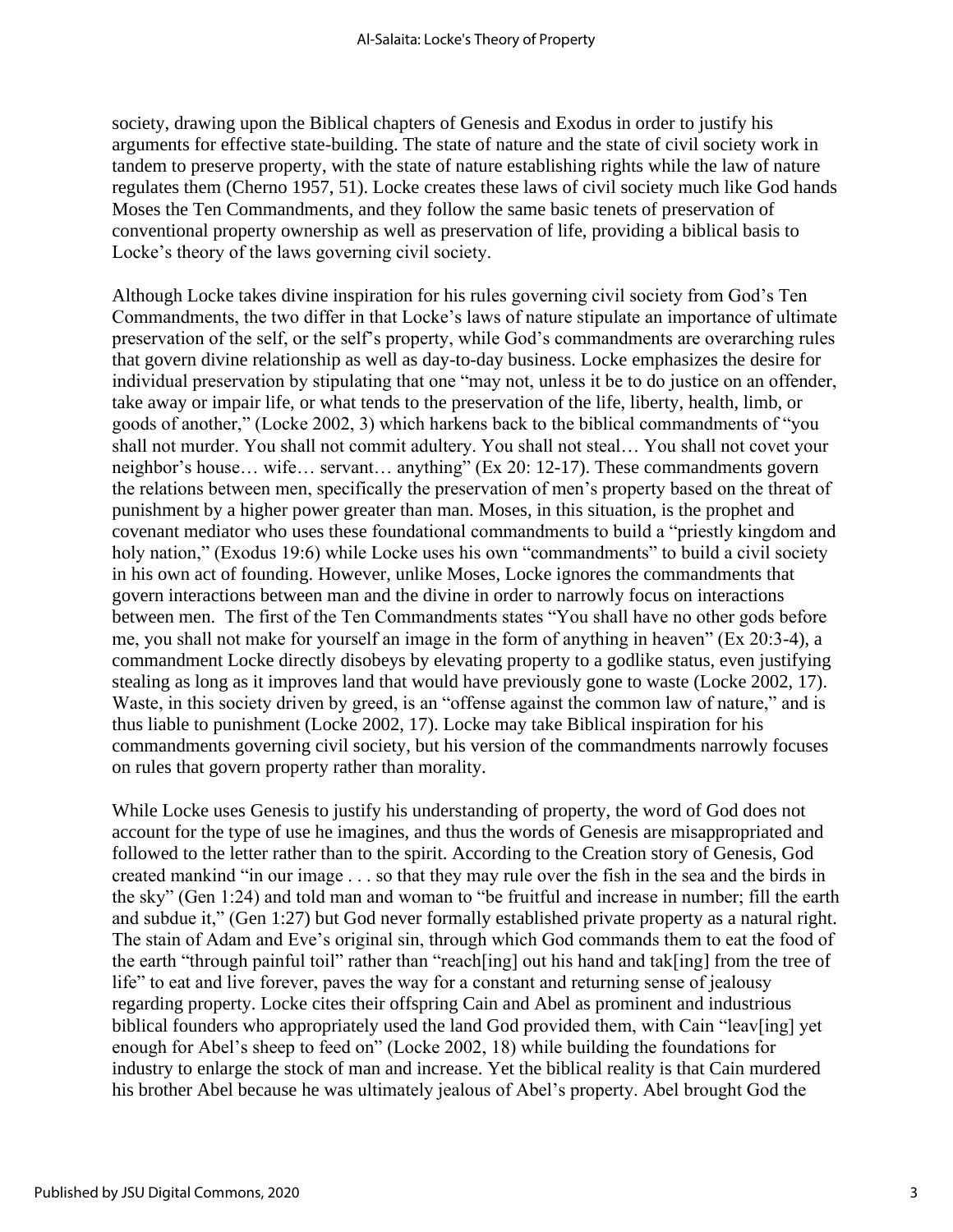more meaningful offering of the "fat portions from the firstborn of his flock," (Gen 4:5) for which he had to toil for months to raise and fatten, while Cain offered up "fruits of the soil," (Gen 4:3) which were far less labor-intensive and thus represented the lesser sacrifice. This, combined with human beings' natural inclination towards sin, created wickedness as "human beings began to increase in number on the earth," (Gen 6:1) prompting God to flood the earth in order to remove the corruption he had accidentally created. Thus, the disparity of wealth that results from Locke's capitalist economy can be viewed as a result of the original sin of Adam and Eve. This, in turn, led Cain to become easily jealous of his brother Abel's sacrifice, and disrupted the harmony of the earth, introducing discord for generations to come.

Locke places a heavy emphasis on biblical creation as the basis for the appropriation of property, and he largely ignores the teachings found in the New Testament, which are meant to be read in tandem with the Old Testament. Locke, therefore, fails to take the teachings of Jesus into consideration when setting up the rules for his consumerist society. Locke values property over regard for human life, directly disobeying Jesus' greatest commandment, to "love your neighbor as yourself" (Mark 12:31) by asserting that the ordinary provisions of human life receive their value from human industry. John decries this greedy, need-based system of capitalism by commanding the followers of Christ to "not love the world or the things in the world," because the love of God is not the love of property (1 John 2:15). He writes that "the desire of the eyes, the pride in riches, comes not from the Father but from the world," (1 John 2:16). Ultimately, those who live out Jesus' teachings and live a life of mercy, piety, and pureness of heart will gain the greatest fulfillment in the Kingdom of Heaven (Matthew 5:2-11).

Jesus himself takes a staunch anti-capitalist approach when entering the Temple of Jerusalem, where he enters to find people selling cattle and exchanging money for goods. He angrily drives these people out of the temple, commanding them to "stop making [his] Father's house a marketplace," (John 2:16) because his "house shall be called a house of prayer, but you are making it a den of robbers" (Matthew 21:13). Jesus clearly calls for a separation between holy worship and matters of money, or property, placing the highest value upon respect for God the Father and proving that God's creation of property does indeed have its limits. By this logic, man should not focus on what he can accumulate on earth, because, according to Jesus, it will not matter once he reaches the Kingdom of Heaven, which, according to Christ, should be the ultimate end goal of the human soul. One should make entering the Kingdom of Heaven their priority rather than industriously appropriating as much property as possible, even if the purpose of God's creation is to till the land.

Locke's theory of property rights in the state of civil society has influenced almost every aspect of the American capitalist system that we know today. Locke's theory is heavily influenced by the Bible, which can be attributed to his Protestant roots. Close analysis of both biblical text and Locke's *Second Treatise of Government* reveals that his theory of property is selectively influenced mainly by the Old Testament. Locke argues that through Creation, God gave the world to men in common to use in the most productive way possible, resulting in mass inequality across the board. Although the book of Genesis does establish that man should go forth and till the earth, God never divinely establishes a formal right to property. Consequently, Locke's theory of property is selectively biblically founded. The teachings of Jesus found in the New Testament emphasize a respect for the dignity of the human person and stipulate that the wealth